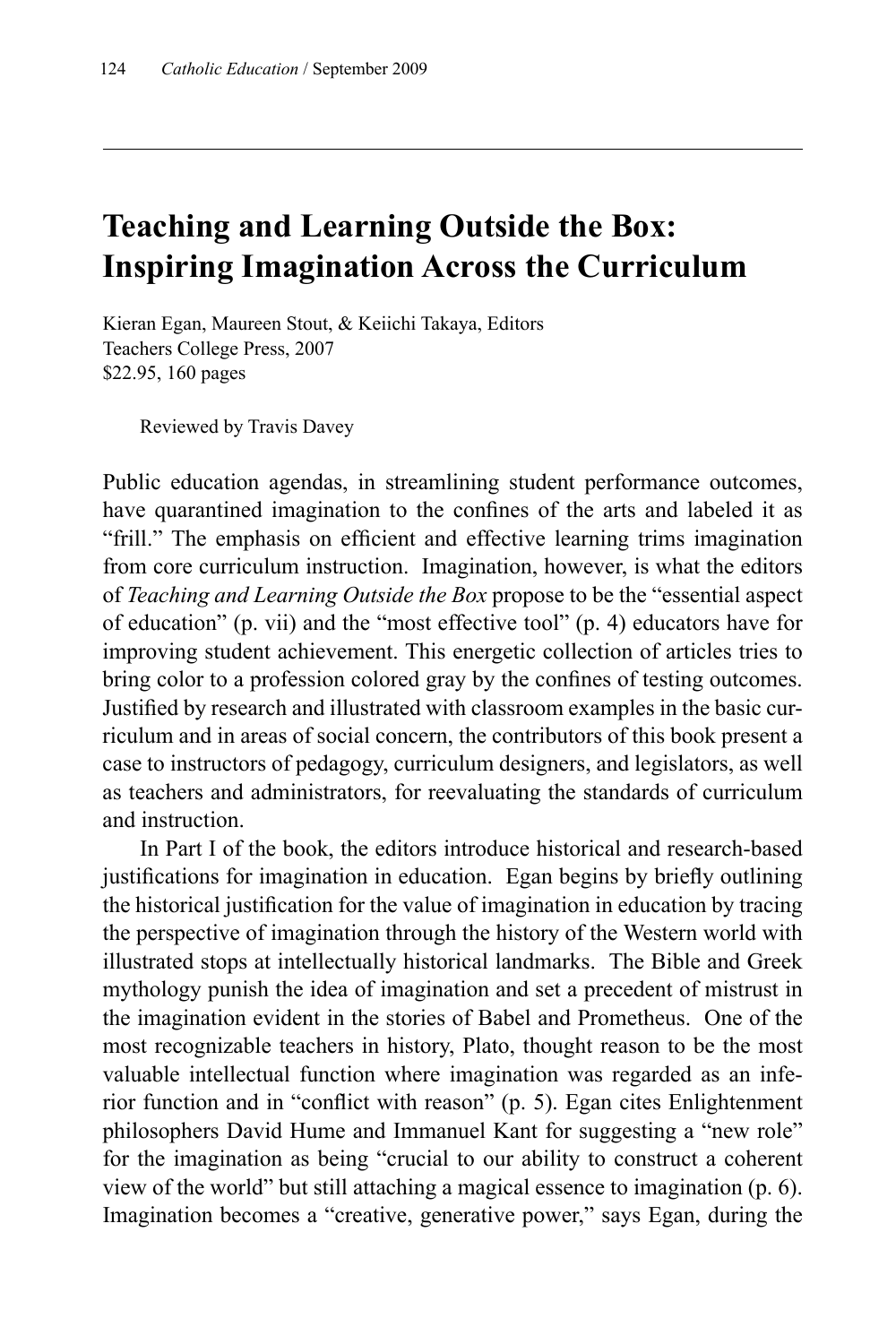Romantic Movement. Here, imagination is seen as a crux where the many capacities and features of our minds, even our emotions, "intersect and interact" (p. 8). Egan proceeds by outlining why imagination, when thought of as energy rather than as a "thing," makes mental life "more meaningful," thus heightening the capacity of all mental functions.

Egan's energy is carried on by Takaya, who succinctly brings the theoretical distinctions and definitions of imagination to the classroom for a practical perspective on imagination. As a classroom teacher, imagination is what is perceived in the student who does not necessarily achieve at the current task or by commonly accepted criteria of excellence. It is what teachers intuitively recognize as the possibility of future blossoming in these children, and thus the impetus for modifying curriculum requirements and teaching methods, and giving children the "flexible space in which to explore"  $(p. 40)$ . Stout then presents educational research and introduces the relationship between critical thinking and imaginative thinking. Based on Benjamin Bloom's taxonomy of intellectual behaviors, Stout proposes that evaluation, the highest level of cognition, requires imagination to "hypothesize about what is possible" (p. 58). Imagination, Stout offers, is a fountain that spurts forth ideas. Then, one uses his or her critical thinking to "reason through" those ideas and evaluates whether the thought processes have productively moved toward conclusion. It is through our imagination, then, that the individual moves to the highest level of thinking.

After setting the context for imagination in the classroom, the authors of Part II set out to address the myths surrounding imagination, and then offer glimpses of imaginative education in the classroom. This section's chapters address the value and application of imagination in all areas of the curriculum, including math, literature, science, and fine arts. The authors also address how imagination relates to at-risk youth and multicultural education. The energy of the editors is evident in all chapters, with few dead spots in the chapters due to a consistent format of introducing the topic, presenting the research, applying concepts to the classroom, and wrapping up with concluding thoughts that highlight the responsibilities of the teacher. A concisely written and easily digestible example is Peter Liljedahl's chapter entitled "Affect and Cognition Reunited in the Mathematics Classroom: The Role of the Imagination." Liljedahl acknowledges the lack of imagination that often characterizes math lessons and classrooms, briefly presents a few conceptual distinctions, and then explains how through the teacher's structured "problem posing" the student's imagination kicks in gear to go beyond the immediate example to see "how things can be 'otherwise'" (p. 67). The teacher, claims Liljedahl, must structure questioning to engage the imagination and allow for